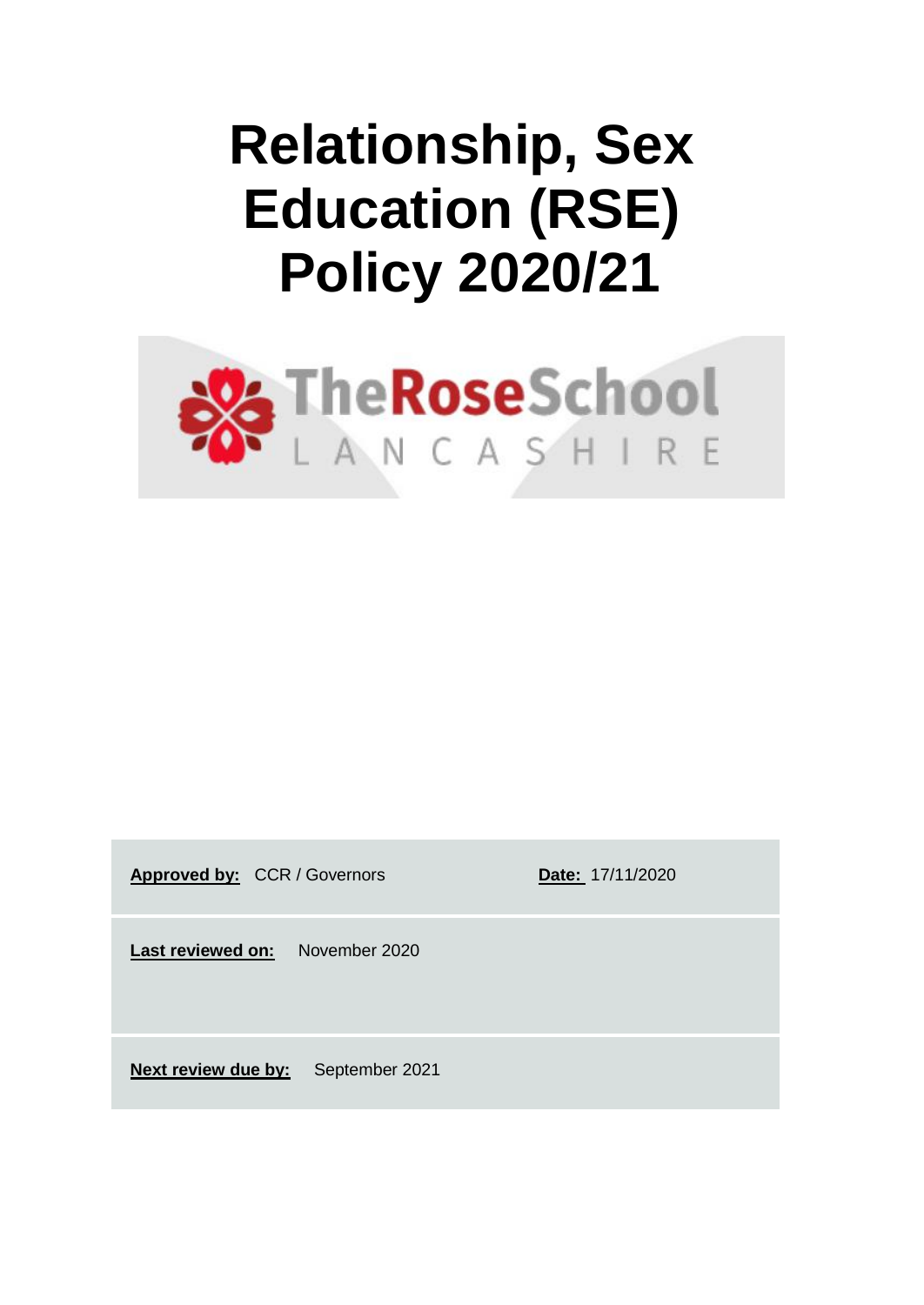# **Relationship, Sex Education (RSE) 2020 Policy**

### **1.1 Aims / Intent**

This policy covers our schools approach to relationship and sex education. It was produced by Amanda Moran in consultation with staff, parents and Governors.

The aims of relationships and sex education (RSE) at our school are to:

- Provide a framework in which sensitive discussions can take place
- Prepare pupils for puberty, and give them an understanding of sexual development and the importance of health and hygiene
- Help pupils develop feelings of self-respect, confidence and empathy
- Create a positive culture around issues of sexuality and relationships
- Teach pupils the correct vocabulary to describe themselves and their bodies

#### 1.2 **School Values**

This relates to our school values of Unearth Potential, Enrich lives, Flourish today and tomorrow by helping pupils to gain the knowledge, skills and attributes they need to keep themselves healthy and safe and to prepare themselves for life and work in modern Britain.

In order to be happy, successful and more independent in adult life pupils will need the knowledge to be able to make informed decisions about their wellbeing, health and relationships and to build self confidence and self worth we feel that our curriculum can facilitate them in these things.

#### 1.3 **Statutory Requirements**

As a maintain[e](http://www.legislation.gov.uk/ukpga/2017/16/section/34/enacted)d secondary school we must provide RSE to all pupils as per the Children [and Social work act 2017.](http://www.legislation.gov.uk/ukpga/2017/16/section/34/enacted)

In teaching RSE, we must have regard to to [guidance](https://www.gov.uk/government/consultations/relationships-and-sex-education-and-health-education) issued by the secretary of state as outlined in section 403 of th[e](http://www.legislation.gov.uk/ukpga/1996/56/contents) [Education Act 1996.](http://www.legislation.gov.uk/ukpga/1996/56/contents)

#### 1.4 **Policy Development**

This policy has been developed in consultation with staff, pupils and parents. The consultation and policy development process involved the following steps:

- 1. Review Mrs A Moran pulled together all relevant information including relevant national and local guidance
- 2. Staff consultation all school staff were given the opportunity to look at the policy and make recommendations
- 3. Pupil consultation we investigated what exactly pupils want from their RSE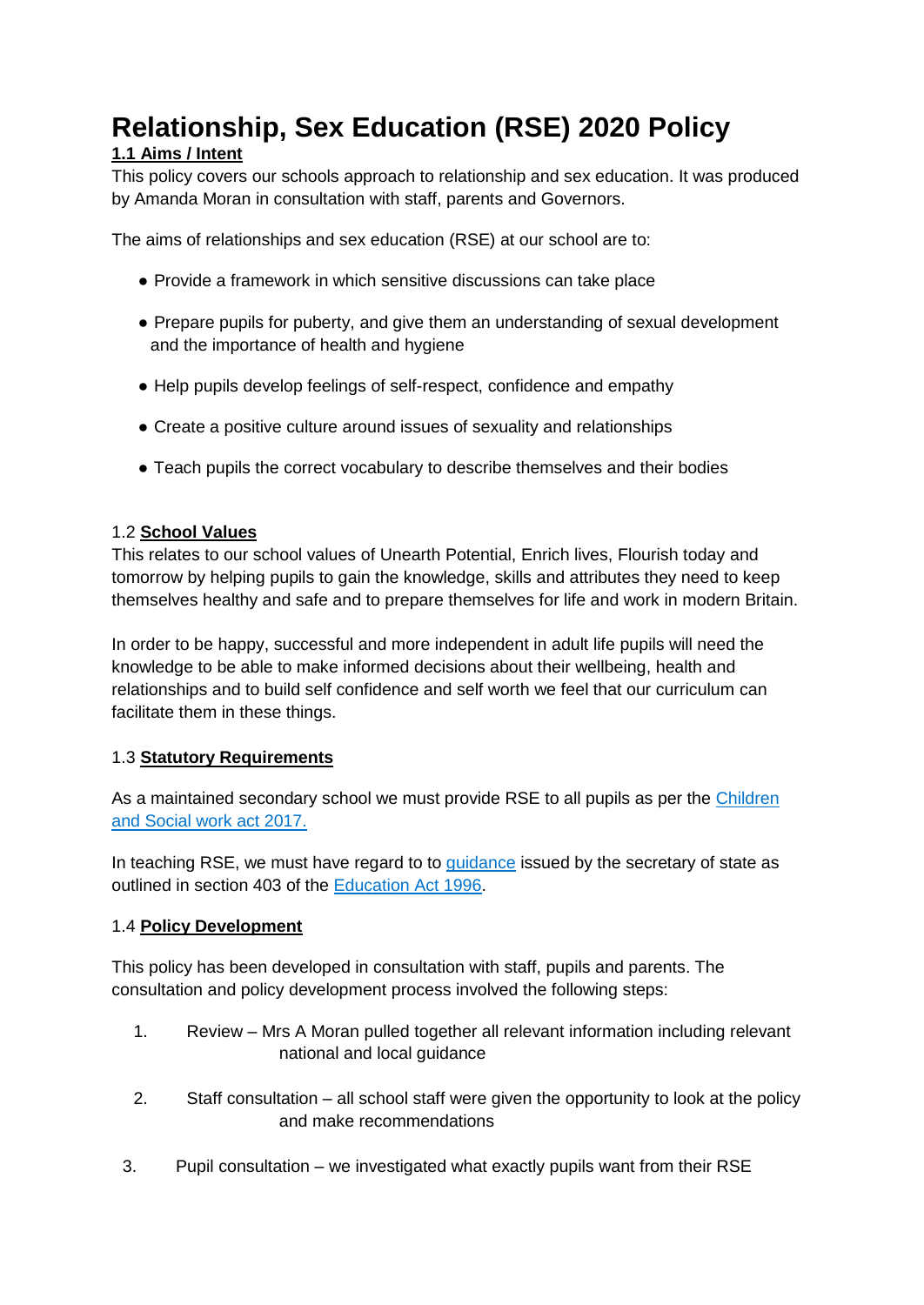- 4. Parent/stakeholder consultation parents and any interested parties were invited to complete a survey online about the policy
- 5. Ratification once amendments were made, the policy was shared with governors and ratified

#### **2.0 Definition**

RSE is about the emotional, social and cultural development of pupils, and involves learning about relationships, sexual health, sexuality, healthy lifestyles, diversity and personal identity.

RSE involves a combination of sharing information, and exploring issues and values.

RSE is not about the promotion of sexual activity.

#### **3.0 Curriculum Design**

3.1 RSE focuses on giving young people the information they need to help them develop healthy, nurturing relationships of all kinds including:

- Families
- Respectful relationships, including friendships
- Online and media
- Being safe
- Intimate and sexual relationships, including sexual health

These areas of learning are taught within the context of family life taking care to ensure that there is no stigmatisation of children based on their home circumstances (families can include single parent families, LGBT parents, families headed by grandparents, adoptive parents, foster parents/carers amongst other structures) along with reflecting sensitively that some children may have a different structure of support around them (for example: looked after children or young carers).

3.2 At KS3 we use the information from the PSHE Association to guide planning and resources from EHC Resources in lessons which are tailored to our pupils as well resources developed in house.

3.3 At present we use the AQA PSE Award(5800) in Year 11, these do not cover all aspects of KS4 RSE 2020 so the curriculum units are supplemented in order to do so. [https://www.aqa.org.uk/subjects/work-and-life-skills/award-and-certificate-in-personal-and](https://www.aqa.org.uk/subjects/work-and-life-skills/award-and-certificate-in-personal-and-social-education/personal-and-social-education-5800/spec-at-a-glance)[social-education/personal-and-social-education-5800/spec-at-a-glance](https://www.aqa.org.uk/subjects/work-and-life-skills/award-and-certificate-in-personal-and-social-education/personal-and-social-education-5800/spec-at-a-glance) In Year 10 we are covering all RSE and completing AQA UNit Standard Award Scheme <https://www.aqa.org.uk/programmes/unit-award-scheme>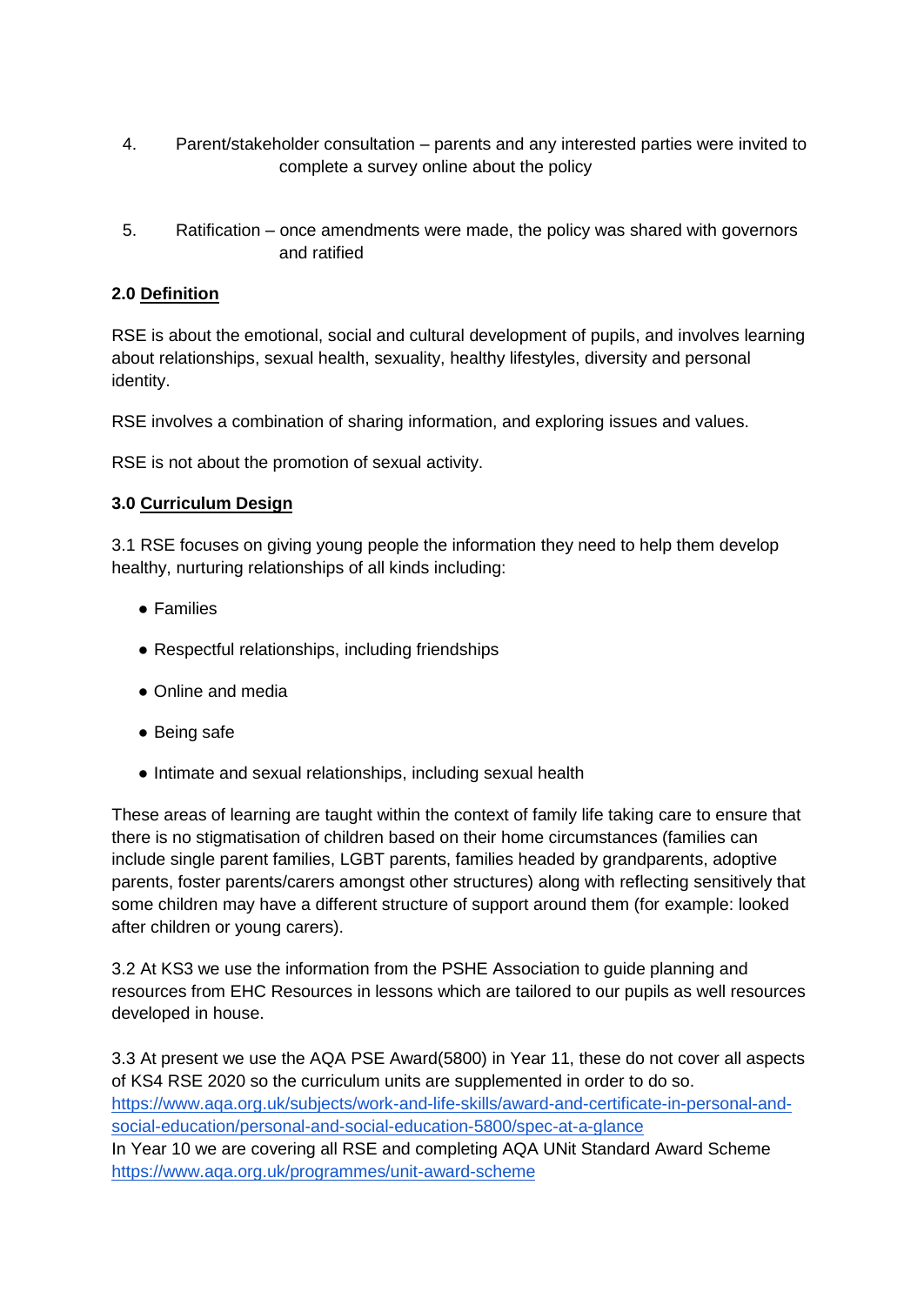3.4 For more information about our curriculum please see Appendix 1

#### **4.0 Implementation**

4.1 RSE is taught within PSHE and Citizenship lessons and is taught as a discrete subject for 45 minutes each week in KS3 and KS4

Pupils also have 1 lesson on a Wednesday morning led by their Form Tutor (life Matters) that feeds into the PSHE curriculum.

4.2 PSHE is taught by A.Moran (AM) with R,O,S and E groups as well as KS4. M.Cutforth (MC) teaches Nuture pupils. Standardisation of this is through Mrs Moran and Mrs Cutforth meeting to discuss the planning and implementation of the lessons. All staff are involved in the 45 minute Life Matters lessons.

4.3 Rose+ pupils are completing units of PSE which are delivered by Rose+ staff. Rose+ pupils have a tailored programme that loosely follows the curriculum map for their Year group. The unit they are working on depends on their start date on Rose+ and engagement in the work over time.

Standardisation of this is ensured by Amanda Moran (AM) working closely with Rose+ staff. AM marks all the units for AQA Assessment.

#### **5.0 Roles and Responsibilities**

#### **5.1 The Governing Body**

The governing board will approve the RSE policy, and hold the headteacher to account for its implementation.

#### **5.2 The Headteacher**

The headteacher is responsible for ensuring that RSE is taught consistently across the school, and for managing requests to withdraw pupils from (non-statutory) components of RSE (see section 6).

#### **5.3 Staff**

Staff are responsible for:

- Delivering RSE in a sensitive way
- Modelling positive attitudes to RSE
- Monitoring progress
- Responding to the needs of individual pupils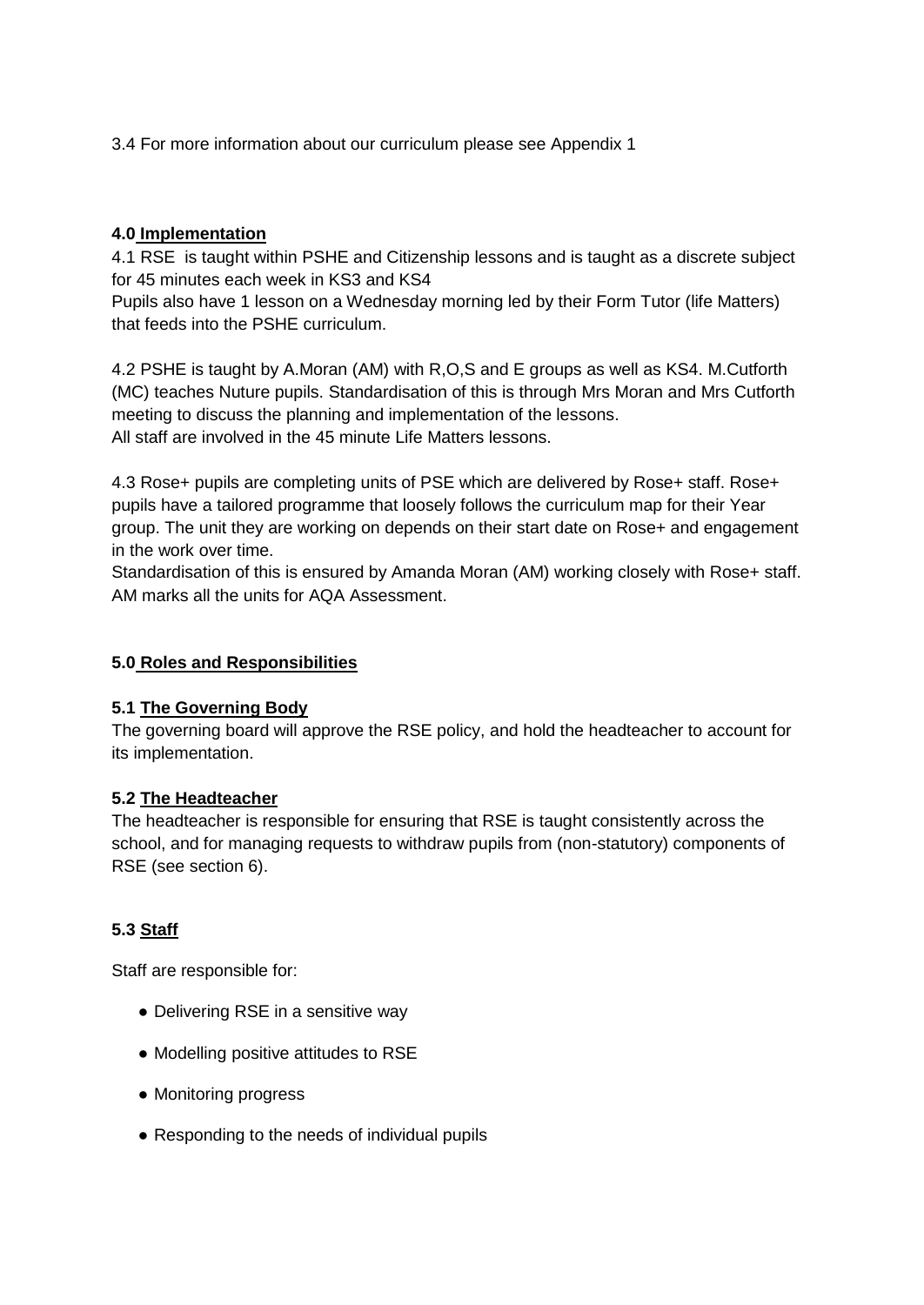• Responding appropriately to pupils whose parents wish them to be withdrawn from the (non-statutory) components of RSE

Staff do not have the right to opt out of teaching RSE. Staff who have concerns about teaching RSE are encouraged to discuss this with the headteacher.

#### **5.4 Pupils**

Pupils are expected to engage fully in RSE and, when discussing issues related to RSE, treat others with respect and sensitivity.

#### **6.0 Right to Withdraw**

Do I have a right to withdraw my child from Relationships and Sex Education (RSE)?

A: Parents will continue to have a right to request to withdraw their child from sex education delivered as part of RSE in secondary schools which, unless there are exceptional circumstances, should be granted up to three terms before their child turns 16. At this point, if the child themselves wishes to receive sex education rather than be withdrawn, the school should make arrangements for this to happen in one of the three terms before the child turns 16 - the legal age of sexual consent.

There is no right to withdraw from Relationships Education at primary or secondary as we believe the contents of these subjects – such as family, friendship, safety (including online safety) – are important for all children to be taught.

[https://www.gov.uk/government/news/relationships-education-relationships-and-sex](https://www.gov.uk/government/news/relationships-education-relationships-and-sex-education-rse-and-health-education-faqs)[education-rse-and-health-education-faqs](https://www.gov.uk/government/news/relationships-education-relationships-and-sex-education-rse-and-health-education-faqs)

Letters are sent home to parents prior to sex education being taught in RSE. Parents can then contact school if they want to withdraw pupils.

#### **7.0 Training**

Staff are trained on the delivery of RSE as part of their induction and it is included in our continuing professional development calendar.

The headteacher will also invite visitors from outside the school, such as school nurses or sexual health professionals, to provide support and training to staff teaching RSE.

#### 8.0 **Monitoring Arrangements**

8.1 The delivery of RSE is monitored by Headteacher / Deputy Head teacher through:

i) curriculum plan checks (Half termly)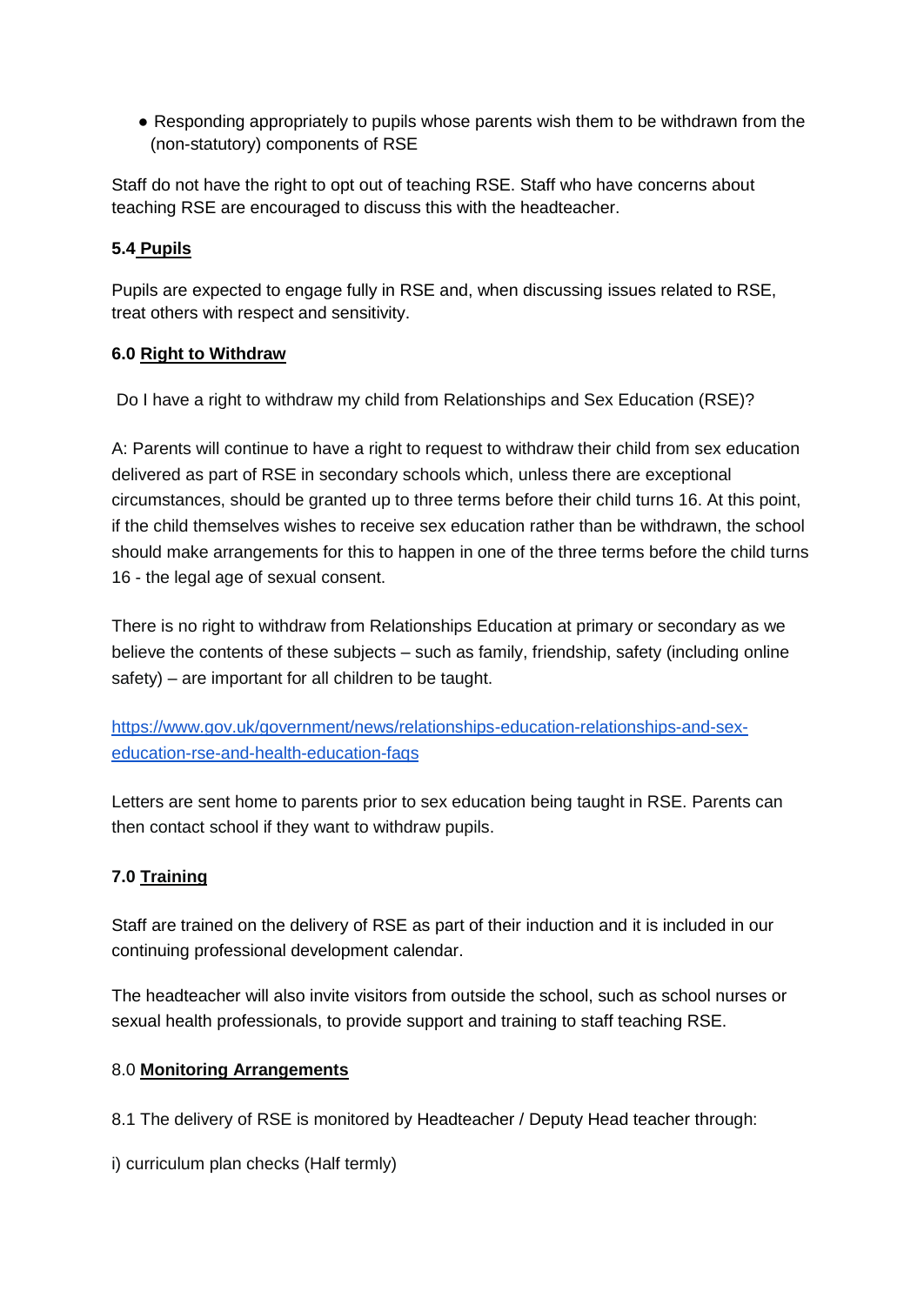- ii) student work scrutiny
- iii) Pupil / staff and parent carer views
- iv) Reviewed by Governors

Pupils' development in RSE is monitored by class teachers and Form Teachers as part of our internal monitoring systems.

This policy will be reviewed by Amanda Moran and link Governor annually. At every review, the policy will be approved by Headteacher and Governing Body

## **Appendix 1 KS3 PSHE and Citizenship**

|                   | Autumn                                                           | <b>Spring</b>                                                                        | <b>Summer</b>                                                          |
|-------------------|------------------------------------------------------------------|--------------------------------------------------------------------------------------|------------------------------------------------------------------------|
| Year <sub>1</sub> | <b>Financial Literacy</b><br>Wants and needs<br><b>Budgeting</b> | <b>Healthy Minds and</b><br><b>Relationships</b> - mental<br>health<br>communication | How am I changing?<br>Personal hygiene, puberty,<br>periods, hormones. |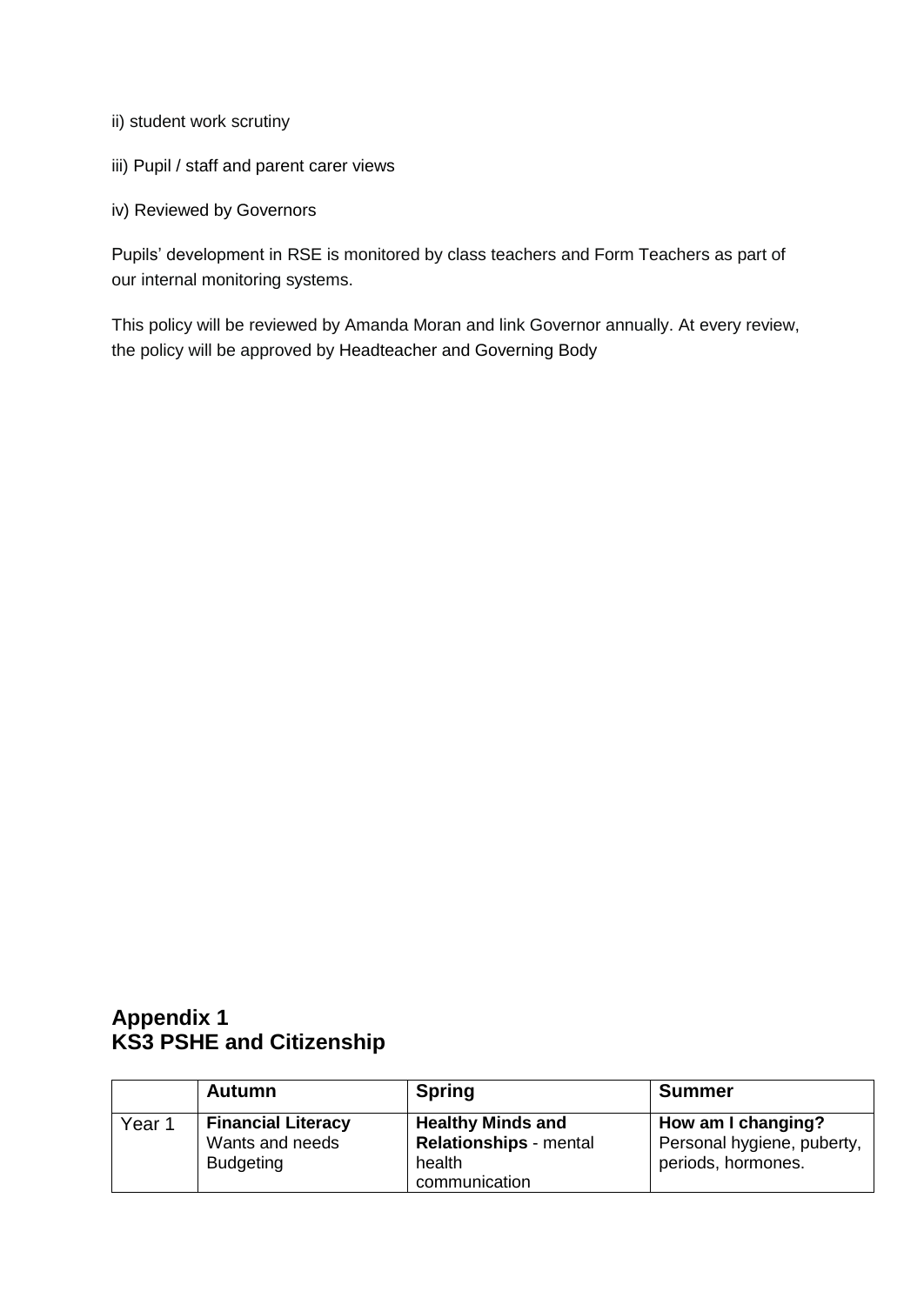|                   | Savings/loans/credit/<br>debit<br><b>Financial products</b>                                                                                                             | Depression focus, anger<br>management, resilience, love<br>and relationships - family,<br>friends, legal marriages.<br>Bullying/ staying safe (and<br>online safety)<br>Conflict resolution and is<br>running away the answer?                                                                    | Sexual feelings and<br>$LGBT+$<br>Consent / unwanted<br>contac-cup of tea<br><b>FGM</b><br>Self checking and cancer<br>prevention, screening<br>This will be added into 3a<br>in Year 2 for groups O, S<br>and E as it was missed<br>during lockdown.                                                                                                           |
|-------------------|-------------------------------------------------------------------------------------------------------------------------------------------------------------------------|---------------------------------------------------------------------------------------------------------------------------------------------------------------------------------------------------------------------------------------------------------------------------------------------------|-----------------------------------------------------------------------------------------------------------------------------------------------------------------------------------------------------------------------------------------------------------------------------------------------------------------------------------------------------------------|
|                   | Government, monarchy,<br>political policies, voting,<br>elections 2019                                                                                                  | <b>Healthy Bodies - food,</b><br>exercise.<br>Drugs, alcohol and tobacco<br>Risk of abuse and the law<br>(First Aid to be completed in<br>Wellbeing / PE).                                                                                                                                        | How am I unique?<br>Diversity, identity,<br>prejudice, homophobia,<br>racism and extremism.<br>Radicalisation - signs and<br>prevention                                                                                                                                                                                                                         |
| Year <sub>2</sub> | <b>Emotional literacy -</b><br>positive mental health,<br>mindfulness, self<br>awareness, teens and<br>the media, Discrimination<br>- disability focus                  | <b>Career Development</b><br>Personal target setting and<br>skills, behaviour management.<br>Challenging career stereotypes<br>and raising aspirations<br><b>Careers and finance</b><br>Personal budgeting - income,<br>expenditure, credit and debit<br>Wage slips, NI numbers, tax,<br>pensions | How am I changing?<br>(Moved from 3a last year)<br>Personal hygiene, puberty,<br>periods, hormones.<br>Sexual feelings and LGBT+<br>Consent / unwanted contact -<br>cup of tea<br>Safe sex<br>Contraception, STIs, consent,<br>pornography, sexting.<br>Teenage pregnancy<br>Online grooming<br><b>FGM</b><br>Self checking and cancer<br>prevention, screening |
|                   | How am I unique?<br>(moved from 3a last<br>year)<br>Diversity, identity,<br>prejudice, homophobia,<br>racism and extremism.<br>Radicalisation - signs<br>and prevention | <b>British Values - explicit -</b><br>recap Life matters lessons<br>Celebrating one's own culture<br>and religion. Tolerance.<br>Islamophobia - Sharia law                                                                                                                                        | Body image and the<br>media - male and female.<br>Impact of relationships<br>Focus on eating disorders<br>Selfie obsessions -why?<br>Risks of cosmetic and<br>aesthetic procedure -<br>tattoos                                                                                                                                                                  |
| Year <sub>3</sub> | Rules, laws and the<br>justice system (Citz)<br>Role of the police and<br>courts.<br>Young offenders<br>Knife crime and its<br>impact<br>Rights and<br>responsibilities | <b>Sexual orientation</b><br>LGBT+ and tackling<br>homophobia, transphobia and<br>sexism<br>What we should know                                                                                                                                                                                   | <b>Financial decisions -</b><br>risks and consequences<br>Staying financially savy<br>and avoiding debt<br>Learning from successful<br>business people                                                                                                                                                                                                          |
|                   | <b>Managing Conflict at</b><br>home and outside<br>Peer pressure<br>Assertiveness and risk                                                                              | <b>Sustainability and the</b><br>environment<br>Global inequality and poverty                                                                                                                                                                                                                     | <b>Enterprise Project</b><br>Plan and implementation                                                                                                                                                                                                                                                                                                            |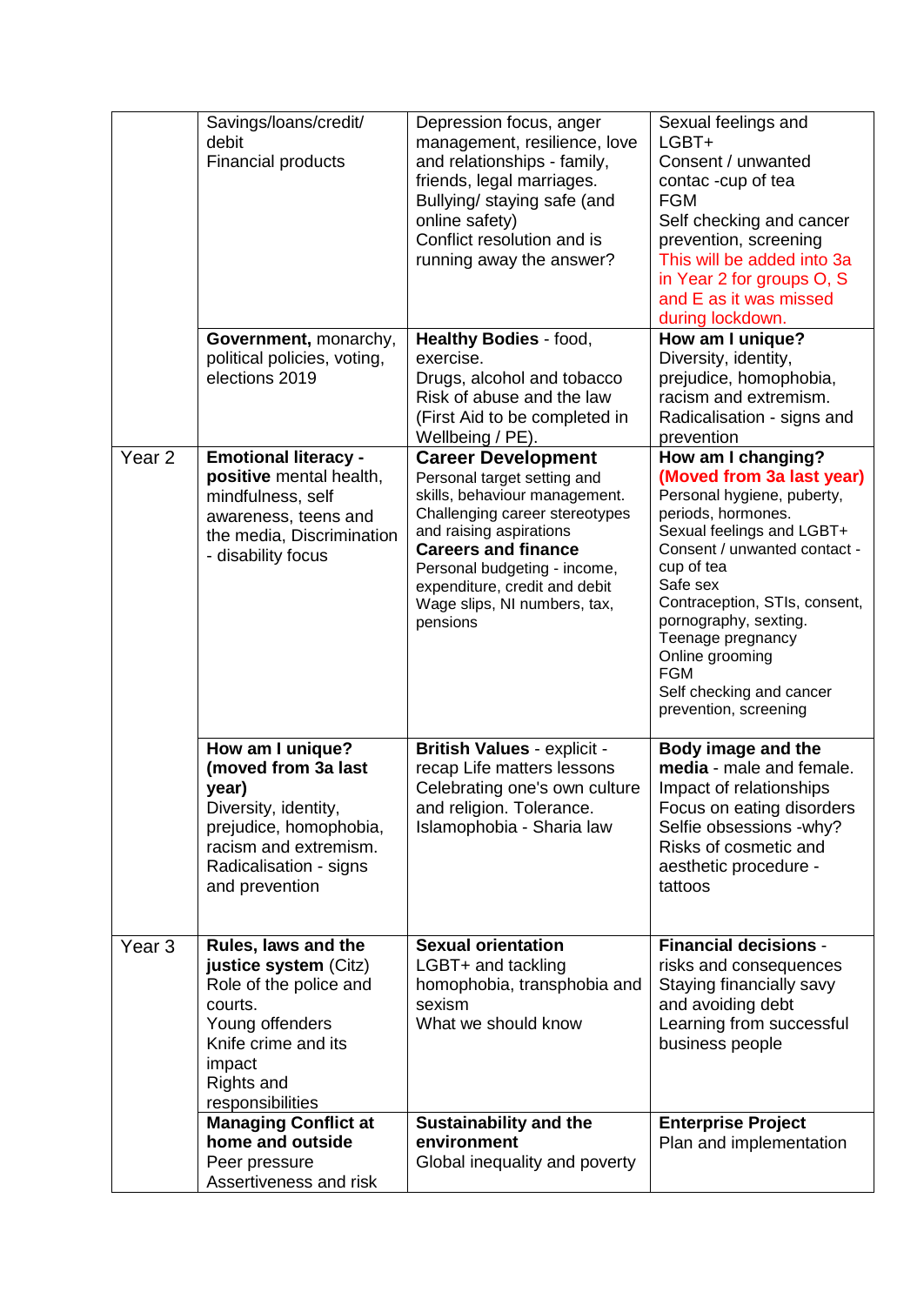| Gangs<br>Dangers of running away   shopping | Fairtrade and ethical |  |
|---------------------------------------------|-----------------------|--|
|                                             |                       |  |

**All pupils will follow Year 2 in the 2020/2021 academic year**

# **KS4 PSHE curriculum map**

Red writing highlights areas that need to be covered in the PSHE guidelines but are not included in the AQA Award units.

| Year group | 10 (Princes Trust and<br><b>AQA Unit Standard</b><br>Scheme)                                                                                                                                                                                                                                            | 11 (AQA PSE<br>Units)                                                                                                                                                                                                               |
|------------|---------------------------------------------------------------------------------------------------------------------------------------------------------------------------------------------------------------------------------------------------------------------------------------------------------|-------------------------------------------------------------------------------------------------------------------------------------------------------------------------------------------------------------------------------------|
| Term 1a    | <b>Planning for personal</b><br><b>Development (PT)</b><br><b>Drugs</b><br>Alcohol limits and abuse<br>Tobacco abuse<br>Danger and misuse of<br>legal drugs<br><b>Classification of illegal</b><br>drugs<br>And health risks<br>Law and drugs<br>Social and emotional<br>risks of drug taking<br>Vaping | Relationship and sex education.<br>Types of relationships, parenting,<br>responsibilities, parenting skills,<br>breakups, domestic abuse and<br>arranged marriages.<br>Consent, good sex, contraception,<br>STIs, LGBT+<br>(Unit 3) |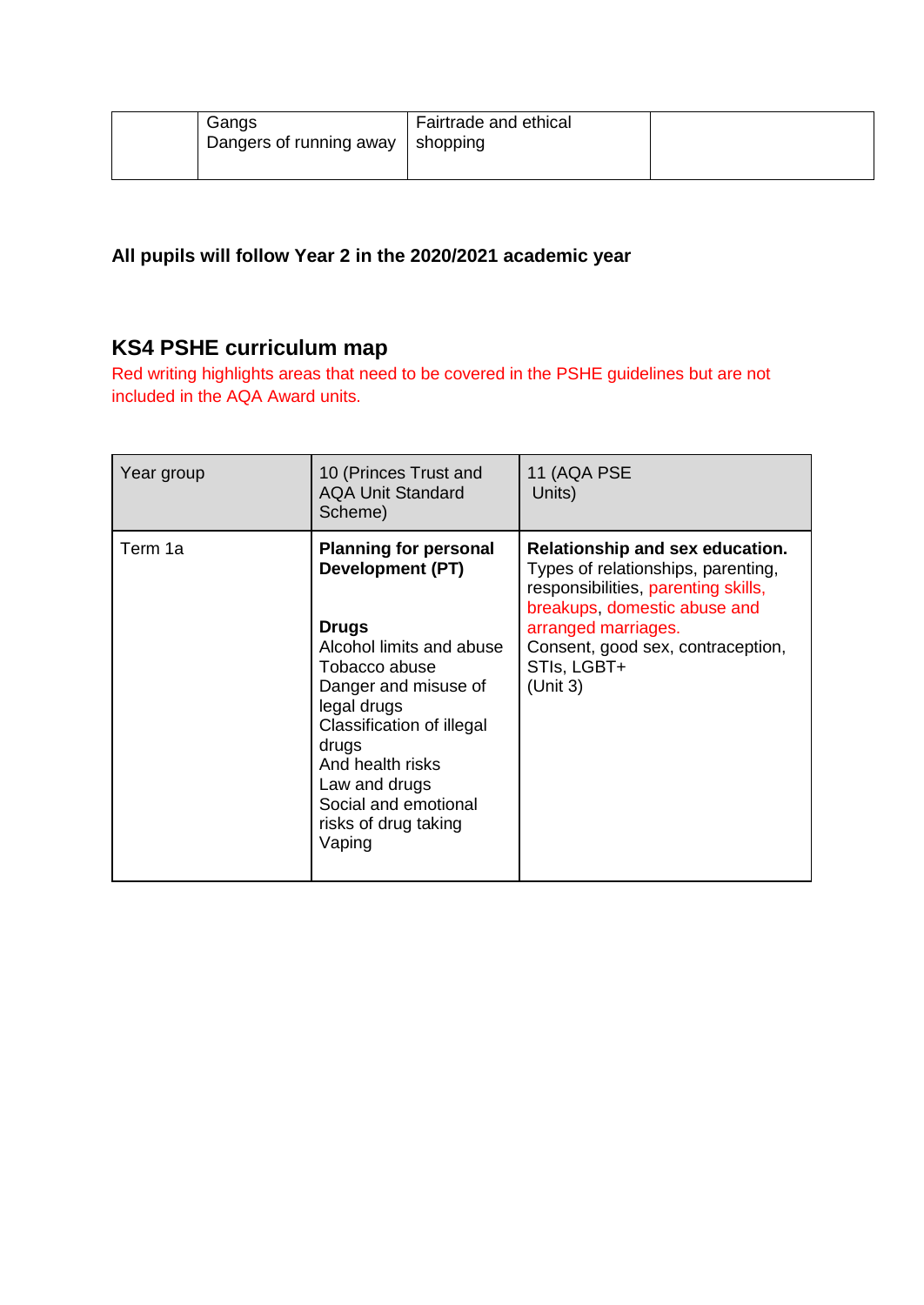| Term 1b            | <b>Careers (PT)</b><br><b>Informed Career</b><br>choices and applying<br>for jobs and courses.<br>Choosing careers and<br>finding more information.<br>Completing a CV,<br>application form and a<br>letter of application.<br>Preparation for an<br>interview<br>Planning questions and<br>answers<br>Taking part in an<br>interview and knowing<br>about relationships at<br>work.<br>H&S, rights and<br>responsibilities. | <b>Personal finance</b><br><b>Banking services</b><br>Bank accounts, balance credits and<br>debits<br>Credit cards<br>Interest payments<br>Wage slips<br>Statutory and non-statutory<br>deductions<br>Tax and National insurance<br><b>Possible Benefits</b><br>Gambling<br>Unit 4                                                                                                           |
|--------------------|------------------------------------------------------------------------------------------------------------------------------------------------------------------------------------------------------------------------------------------------------------------------------------------------------------------------------------------------------------------------------------------------------------------------------|----------------------------------------------------------------------------------------------------------------------------------------------------------------------------------------------------------------------------------------------------------------------------------------------------------------------------------------------------------------------------------------------|
| Term <sub>2a</sub> | <b>Careers</b><br><b>Relationships and</b><br>behaviour in the<br>workplace<br>Structure of a<br>business/organisation,<br>rights and responsibilities<br>of an employee, trade<br>union memberships and<br>the advantages and<br>disadvantages, equal<br>opportunities and Health<br>and Safety in the<br>workplace, Risk<br>Assessments                                                                                    | <b>Emotional Well-being</b><br>Perseverance and procrastination<br>Mental health and ill health along<br>with tackling the stigma.<br>Prejudice and discrimination.<br>Equal opportunities<br><b>Promoting self-esteem</b><br>Stress and stress management.<br><b>Bullying</b><br>Dealing with change<br><b>Grief and bereavement</b><br>Unit 5                                              |
| Term 2b            | <b>Healthy Lifestyles (PT)</b><br>Sleep<br>Mental health<br>III health<br>Taking responsibility for<br>healthy choices.                                                                                                                                                                                                                                                                                                      | Diversity, prejudice and<br>discrimination.<br><b>Celebrating diversity</b><br>(multiculturalism)<br><b>British values and community</b><br>cohesion<br>Types of prejudice and why it might<br>occur<br>Examples of discrimination and the<br>impacts (2010 Equality Act)<br>Stereotyping and the impacts of it<br>Overt and covert racism<br><b>Extremism and radicalisation</b><br>unit 12 |